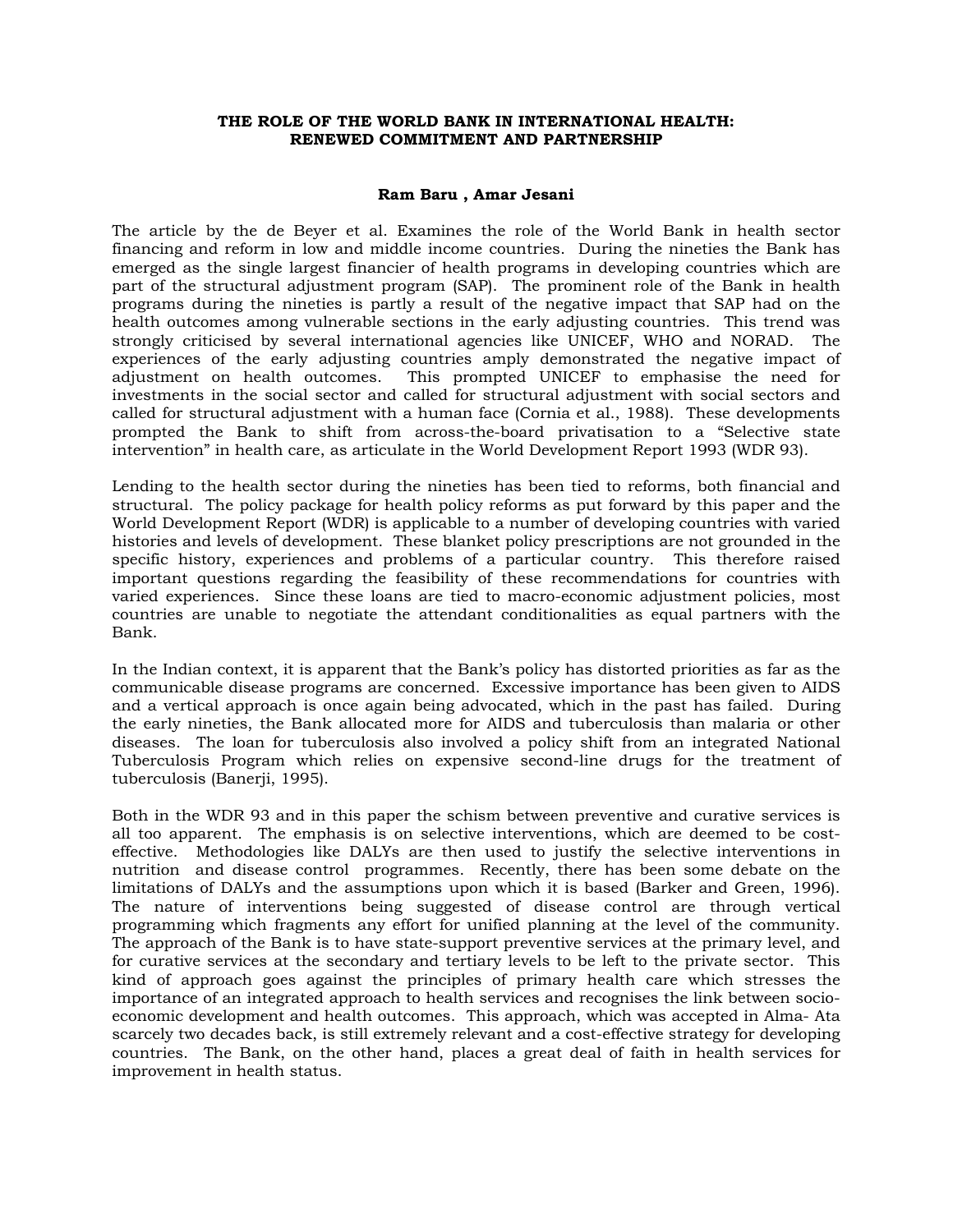The focus of this paper is on the public-private mix in medical care and specific inventions, which will provide better value for money, invested. The authorise review the experiences of some African and Eastern European counties where the Bank has guided reforms in the health sector. Some recent studies suggest that reforms in many of these countries have been far from successful and that issues like equity, quality and efficiency do not necessarily improve when health services are taken over by the private sector. This paper has only looked at health services and does not comment on other aspects like wages and rising food prices which have a negative impact on health status, especially of the poor.

Even within the discourse on health services, the concept of universal access is no longer important. The focus is much more on what is the optimum combination of the public and private sectors. In the Indian context, a large section of the population is dependent on public health services. While it is true that private practitioners are utilised for a variety of minor aliments, this is more due to lack of adequate expansion of the public sector. A national survey revealed that in a majority of the states, public hospitals are being in a majority of the states, public hospitals are being utilised for any conditions requiring hospitalisation. This is partly due to the uneven penetration of private services across regions. Private services are largely restricted to urban areas and ricer states, hence the public sector becomes an important provider of services in the rest of the contra (Baru, 1994). The need for investments in the public sector becomes crucial for ensuring universal access since the private sector is important and needs to be tackled. However, these reforms have to be addressed within the context of the specific country. In India, there has been considerable debate on regulating the private sector, and the sociopolitical constraints for lacks of action are well know.

Regulation of the private sector has to take into account the heterogeneity, uneven penetration and quality of services. Mere regulation of the private sector does not automatically solve the problem of unequal access to services. The American experience has clearly shown that a highly regulated private sector does not ensure equal access. Over time it has marginalised the elderly, poor and minorities from availing of health care when they need it the most. When market failure in health services is being so actively discussed in the West and there is a strong push towards greater state intervention, why should developing countries cut back on public services?

This brings us to an important ethical issue regarding the responsibility and accountability that lending institutions should have when they are in a position to dictate policy changes. The Bank's role is restricted to giving loans with policy advice without any responsibility for its outcomes. The experiences of various countries are then used to modify or abandon certain policy directions in different sectors. It is the negative experiences of privatisation in the early adjusting countries that led to a shift in the Bank's position on the role of the state in the social sectors. These "experiments" are costless to the Bank but it is the countries where the reforms have been initiated who have paid a price. During the eighties the Bank strongly advocated the introduction of user fees in Sub-Saharan Africa as means for recovery. After a few years studies that the Bank claimed it would (Creese, 1990). Subsequently, the Bank toned down its advocacy for introducing user fees.

It would have been useful if some of the data from studies on health sector reform were presented in this paper. This important for evaluating the impact that reforms could have in other countries. The "Experimental approach" that the Bank adopts is all too clear and developing countries are essential laboratories where new strategies can be tried since the cost of failures will be borne by the respective countries. The Bank has expanded its operations in the health sector with bilateral and UN agencies buying into its programmes. As suggested in this paper, the Bank is going to play a more active role in defining the agenda for health sector reform in developing countries. There is clearly a need for questioning many of the assumptions and directions of these reforms as suggested by the Bank in countries, which are part of this process.